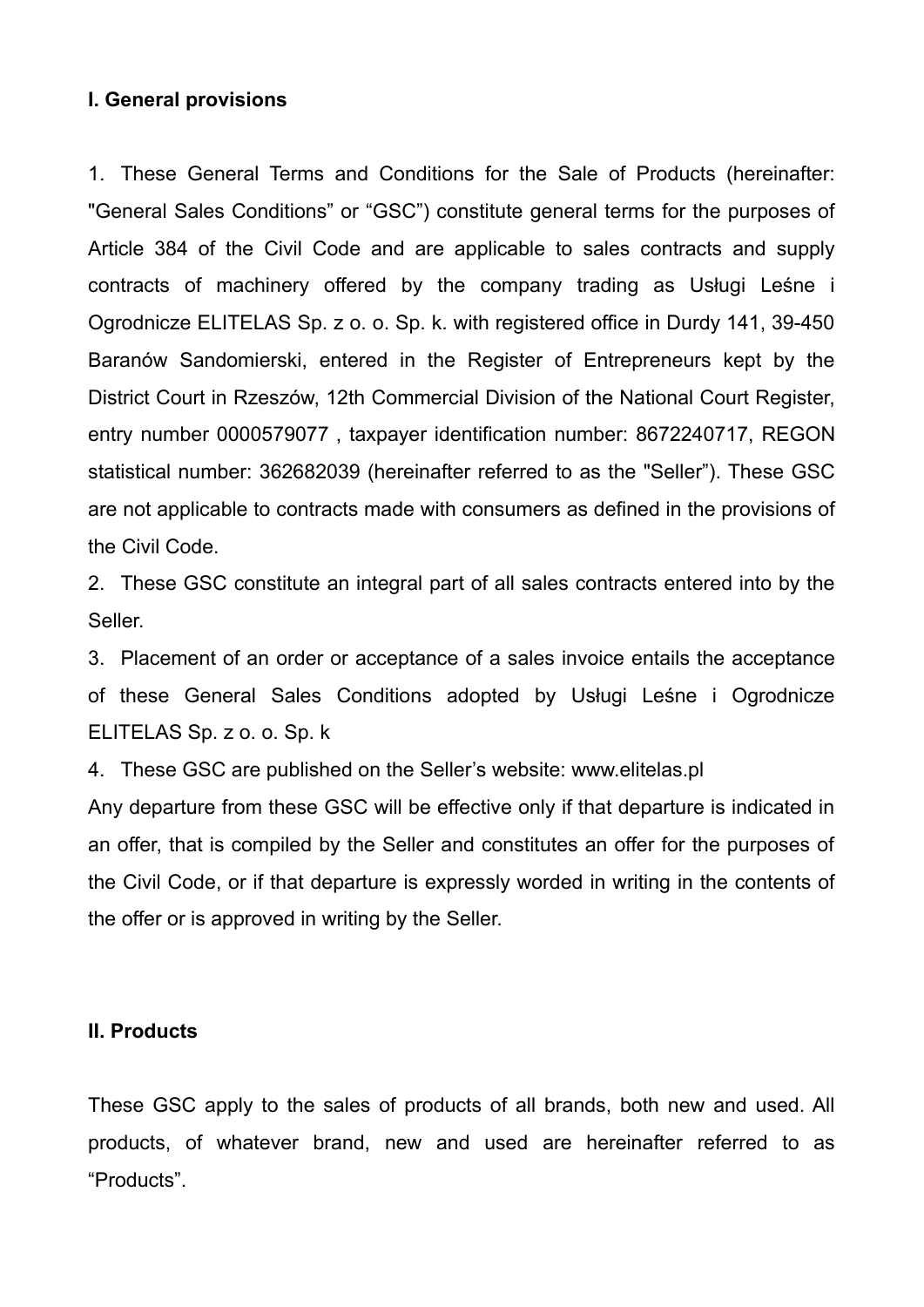### **III. Order placement / contract conclusion**

1. The Buyer is required to place an order using a form adopted by the Seller. The contents of each order should include in particular a precise Product name. The order must be signed by authorized representative(s) of the Buyer and immediately sent by the Buyer to the Seller by electronic mail to the address elitelas@poczta.onet.pl

2. If an order is signed by person(s) whose authorization to represent the Buyer is not directly indicated in the Register of Entrepreneurs of the National Court Register, the Buyer is required to attach to the order a valid applicable document that confirms powers to act on behalf of the Buyer, and if no document is attached, the order may and will be rejected.

3. The Seller receives orders from Monday to Friday between 8:00 and 16:00. All orders placed after 16:00 are treated and handled as placed on the next business day.

4. Pieces of information contained in brochures, catalogues, advertisements and leaflets do not constitute an offer for the purposes of the Civil Code. All technical data of Products contained in brochures, catalogues, advertisements and leaflets are provided for illustrative purposes only. The Buyer is provided with detailed technical data of the Products on a case-by-case basis upon request sent to the electronic mail address of the Seller given in section III.1. of the GSC.

## **IV. Price and terms of payment**

1 The Seller may make completion of an order conditional on the Buyer making an advance payment of a suitable amount.

2. The Seller sells and the Buyer buys a Product defined in the order for a price set by the Seller in the order. If not otherwise indicated in the above documents, the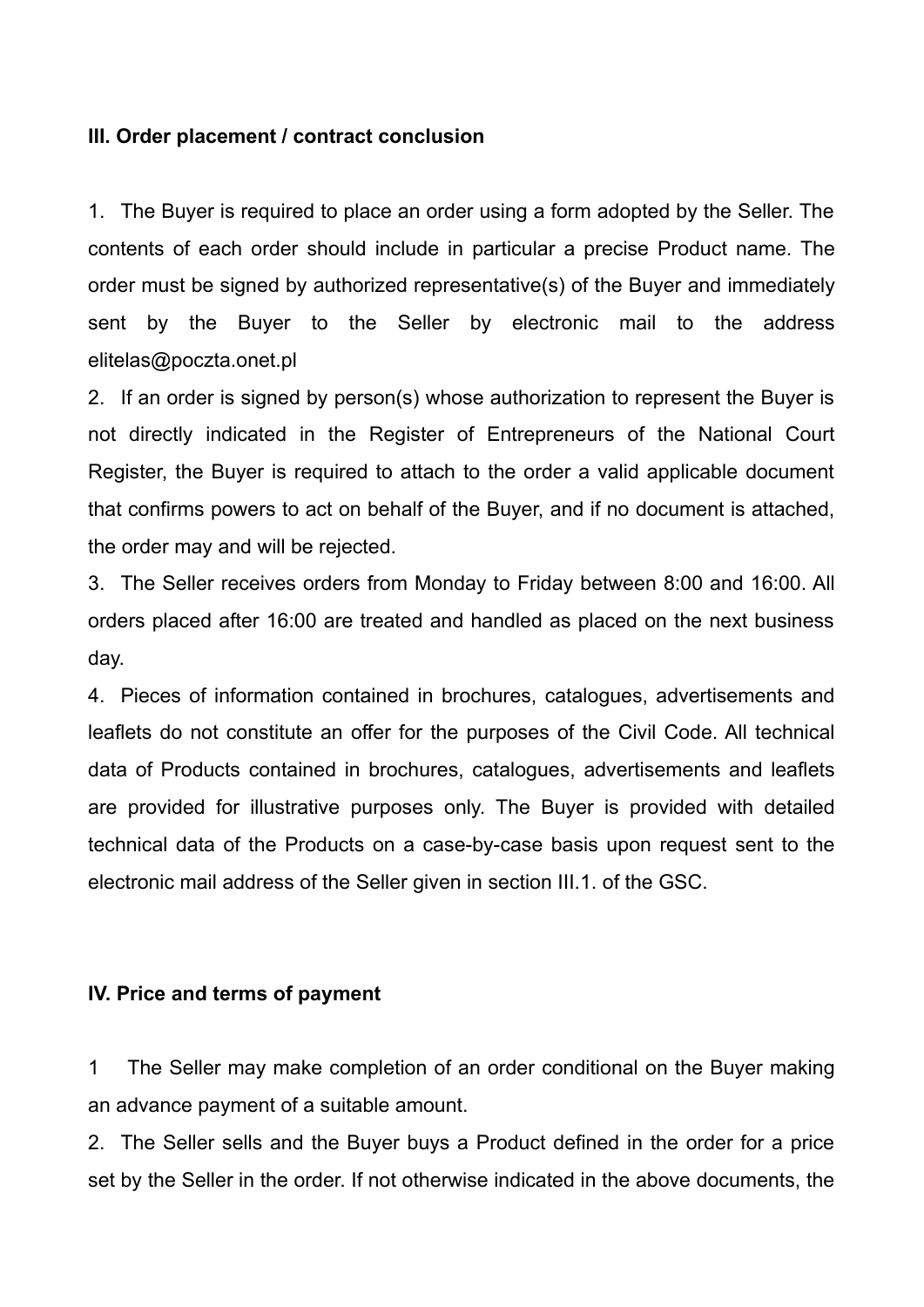price given in the order is net of tax and must be increased by the tax on goods and services (VAT) at the rate applicable on the day of invoice issuance by the Seller.

3. The terms of payment and conditions for transfer/handing over of the machine are defined in the contract of sale.

4. The purchase price is payable into the bank account of the Seller indicated in the proforma invoice. The price is regarded as paid on the date of crediting of the bank account of the Seller. If the payment of price is delayed for reasons attributable to the Buyer, the Seller has the right to collect from the Buyer statutory interest for default in business transactions.

5. The Buyer becomes the owner of goods once the price for ordered Products is fully paid.

6. If the price is not fully paid by the date set in the proforma invoice, the Seller will request the Buyer in writing to make the payment. If the payment is not made within

7. days following receipt of the demand for payment, the Seller may exercise the right to termination of the contract.

8. The Seller has the right to collect from the Buyer liquidated damages, due to termination of the contract for reasons attributable to the Buyer, up to the amount of advance payment made.

9. The payment of liquidated damages is without prejudice to the Seller's right to claim compensation in line with generally applicable legislation, in an amount exceeding the sum of liquidated damages defined in section IV.7.

10. The Buyer may not give the Seller the statement of offsetting (claim netting) unless the Buyer is a consumer for the purposes of the Consumer Rights Act dated 30 May 2014.

# **V. Supply**

1. The Product is supplied by or on the date indicated in the contract of sale.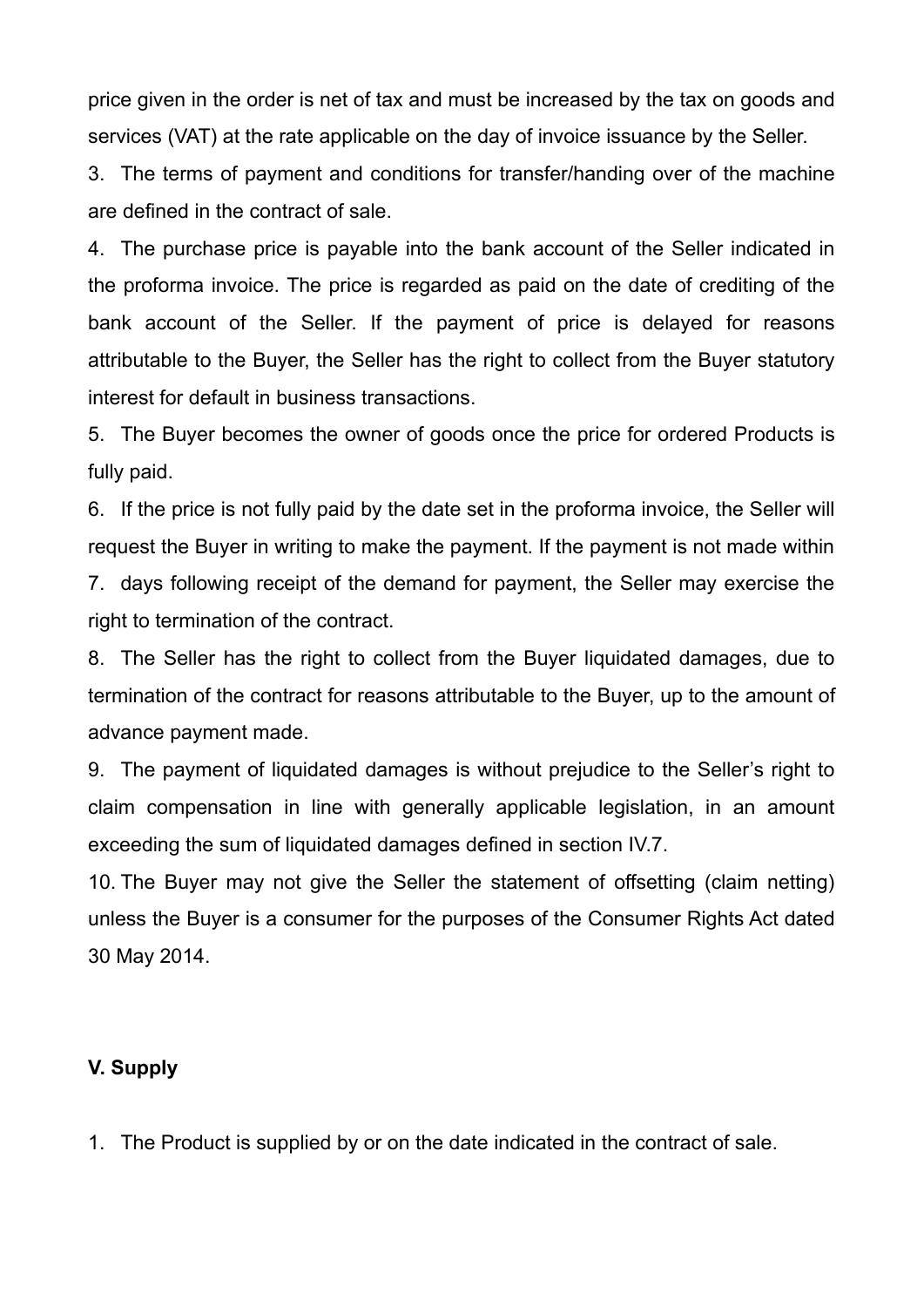2. The Buyer is required to accept the goods when advised of their availability in the Seller's warehouse immediately, i.e. not later than within 10 business days after the day of notice receipt.

3. The goods are accepted in the business site in Durdy 141, 39-450 Baranów Sandomierski.

4. If the goods sold are to be supplied to a location indicated by the Buyer, the goods are transferred to the Buyer once the Seller hands them over to the carrier/courier.

5. It is the responsibility of the Buyer to accept the goods.

6. The Seller assumes no responsibility to the Buyer for delays in supply or failures to supply due directly or indirectly to reasons attributable to the manufacturer or caused by the transport company.

7. The Seller provides the Buyer with the Product together with technical documents applicable to the Product.

#### **VI. Liability**

1. Benefits and expenses/charges associated with the Product and the risk of its accidental loss or damage pass to the Buyer at the time of execution of a report on acceptance.

2. If the contract is terminated by the Seller under the circumstances described in section IV.6 of these GSC, the Seller has the right to collect the Product at the risk and expense of the Buyer.

3. Guarantee and warranty

A) The terms of guarantee are defined on a case-by-case basis in a guarantee document individually arranged with the Buyer.

B) The Parties exclude Seller's responsibility to the Buyer under warranty that covers physical defects and defects in title, in line with Article 558 of the Civil Code.

4. Force majeure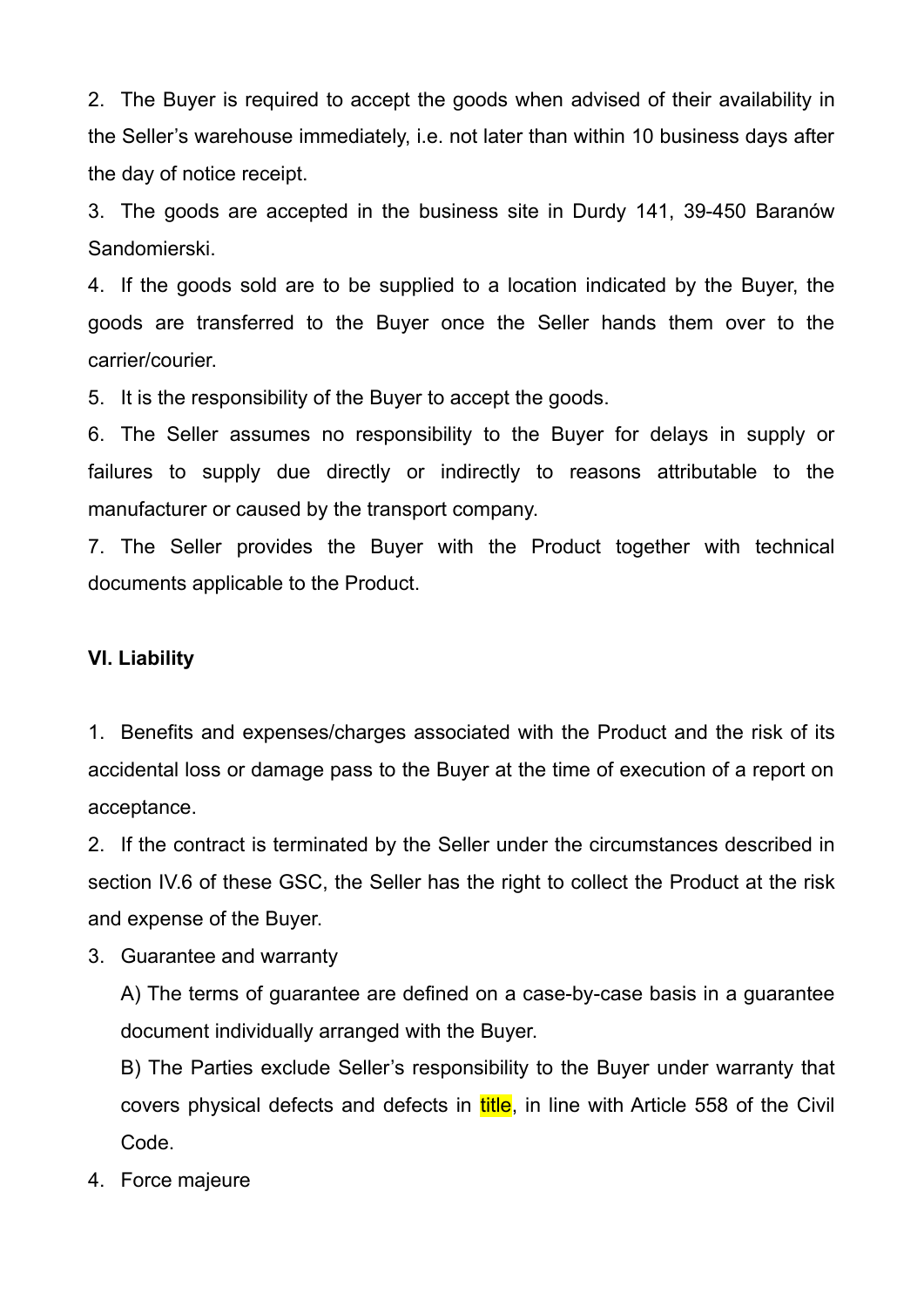A) Neither Party may be held responsible for damages caused by a force majeure event.

B) A force majeure event is understood as an event being beyond control of either Party and preventing the Parties from fulfilling their obligations, when the event could not be foreseen at the time when the obligation arose and the Party affected by the event could not avoid it or prevent its consequences.

C) The occurrence of a force majeure event excuses the Party affected by the event from fulfilling contractual obligations for the duration of force majeure or for a time necessary to overcome the consequences of the event. The Party that refers to a force majeure event preventing contract performance must immediately advise the other Party of its occurrence, consequences and expected duration.

D) The Party affected by a force majeure event preventing the Party from fulfilling contractual obligations is expected to make every effort to prevent or at least mitigate consequences of that event.

## **VII. Assignment**

1. Any assignment of a right or obligation of the Buyer to the Seller arising under an order, contract or these GSC is conditional on the prior written consent given by the Seller. In particular, the Buyer must obtain the above consent from the Seller to assign the rights and obligations acquired and assumed under this Contract to a lessee with whom the Buyer wishes to enter into a Product lease contract.

2. When granting consent to the assignment of rights and obligations referred to above, the Seller may make the consent conditional on the Buyer meeting certain conditions.